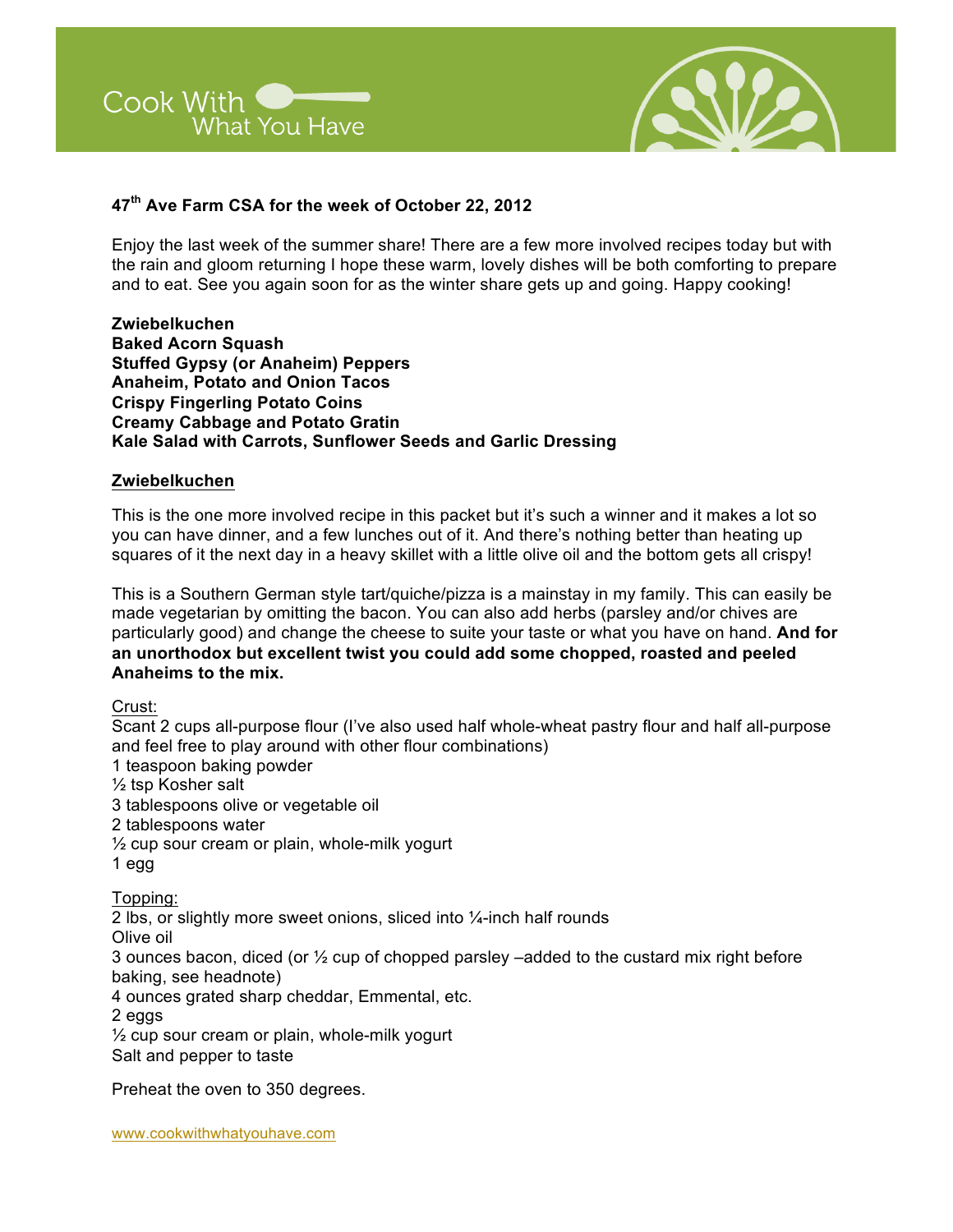For the crust, in the medium bowl beat the egg with the oil, water and sour cream (or yogurt) until just mixed. In another bowl mix the flour, salt and baking powder and stir into the wet ingredients with a fork or wooden spoon. Mix well – you may want to use your hands at this point—until it's smooth. Place the dough in a 13 x 18 rimmed baking sheet (sheet pan) and roll it out to fit the pan. You may have to stretch it a bit with your hands to get it into the corners. It does not need to come up the sides at all.

For the filling, slice the onions in half and then into  $\frac{1}{4}$  thin half rounds. Thinly coat a large sauté pan or pot with olive oil and heat it over med-high heat. Add the bacon and cook for a few minutes until the fat is partially rendered. Add the onions and a few generous pinches of salt. Cover and stir occasionally (and adjust heat if onions stick and brown) until the onions are quite soft and some of the liquid they've released has cooked off. This will take between 15 to 25 minutes depending on your onions. Ideally they don't brown but no harm done if they do.

In a large bowl, beat the eggs with the sour cream (or yogurt), a few grinds of pepper. Add the grated cheese and the onion bacon mixture. Spread on the crust and bake for 35 to 45 minutes until the top is golden and the edges are starting to brown.

Eat warm or at room temperature. This is even better reheated the next day in a hot cast iron pan in a little bit of olive oil, as noted above.

#### **Baked Winter Squash**

This is the simplest preparation for this kind of squash. It's a tough one to peel raw because of its deep ridges so baking it, halved and cleaned out is the easiest way to go.

I sometimes like the classic butter and brown sugar or maple syrup version of this dish but often I like to make a quick salsa verde with parsley, garlic, lemon juice and olive oil and drizzle that on the baked squash for a different flavor. You've heard me talk about salsa verde a lot and this is another great use for it.

You can also bake the halves for about 20 minutes and then fill them with a combination of grains and veggies and/or meet (sausage, bacon) and return to the oven to finish baking and heat through the filling and melt any cheese you might have topped it with!

1 Danish (Acorn) Squash Salt **Butter** Brown sugar

or:

Olive oil Salt Parsley, finely chopped Lemon juice Garlic, minced Pepper

Preheat oven to 400 degrees. Cut the squash lengthwise in half. Scoop out the strings and seeds. Sprinkle the cavities with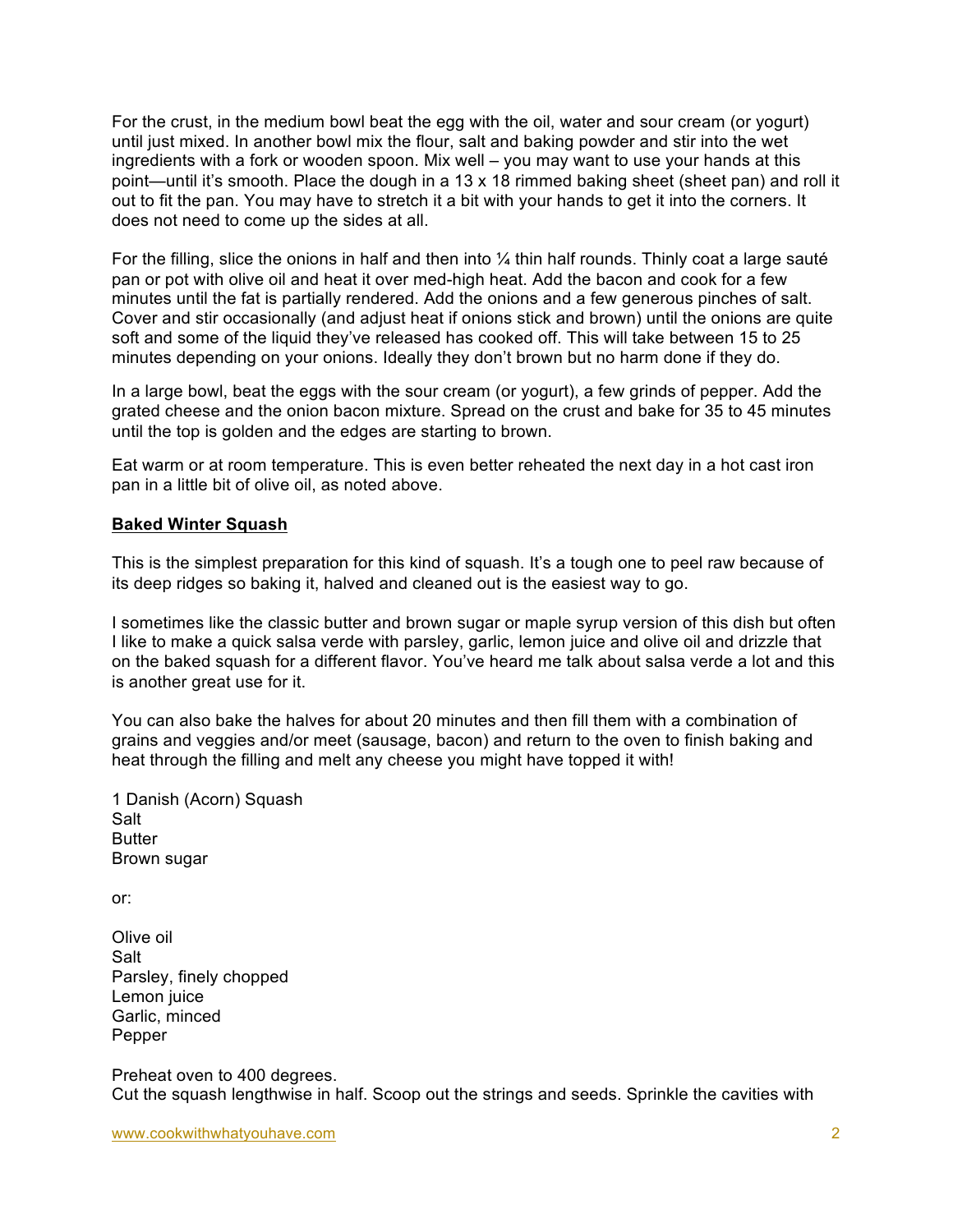salt and either brush with olive oil or rub with a bit of softened butter. Put the cut sides down on a baking sheet and bake for about 30-50 minutes or until tender when pierced. If doing the sweet version, turn over the halves, add more butter and sprinkle with brown sugar and roast for a few more minutes.

If making the salsa verde, remove squash from oven, cut into wedges and drizzle with the salsa.

### **Gypsy Peppers Filled with Ricotta and Herbs**

--adapted from the Annie Somerville collection on Culinate.com

These are beautiful, delicious and fun and actually very easy especially if you think to roast and peel the peppers in the morning before work then all you have to do is mix together the filling and bake them. You can just as easily use the Anaheims in this recipe just know that you may have some spicy ones which would be lovely with the mild cheese. Serve with some garlicky braised kale on the side for a beautiful fall supper.

Serves 4

4 medium gypsy or Anaheim (see headnote) peppers

Olive oil

Salt and pepper

1 ½ cups fresh ricotta (if you're around Pastaworks or City Market they have by far the best ricotta in town- at the cheese counter)

1 large egg

1 tablespoon each chopped parsley, tarragon and chives (or mince some scallions and parsley or oregano or basil)

Preheat the oven to 400 degrees.

Place peppers on a baking sheet and roast until the skins are blistered and the flesh is soft, 15 to 20 minutes. When cool enough to handle, peel the peppers, carefully removing the skin around the stems. Make a lengthwise slit in each pepper, removing the seeds and leaving the stems in place. Sprinkle lightly with salt and pepper.

Lower the heat to 375 degrees. Lightly oil a small baking dish.

Whisk together the cheese, eggs, herbs,  $\frac{1}{2}$  teaspoon salt, and a pinch of pepper in a small bowl. Gently fill the peppers and place them, seam side down, in the baking dish. Bake until the peppers are puffed and the filling is set, 25 to 30 minutes. **Notes** 

You can roast and peel the peppers the day before. You can also make the filling and stuff the peppers a few hours ahead of time so they're ready just to pop in the oven.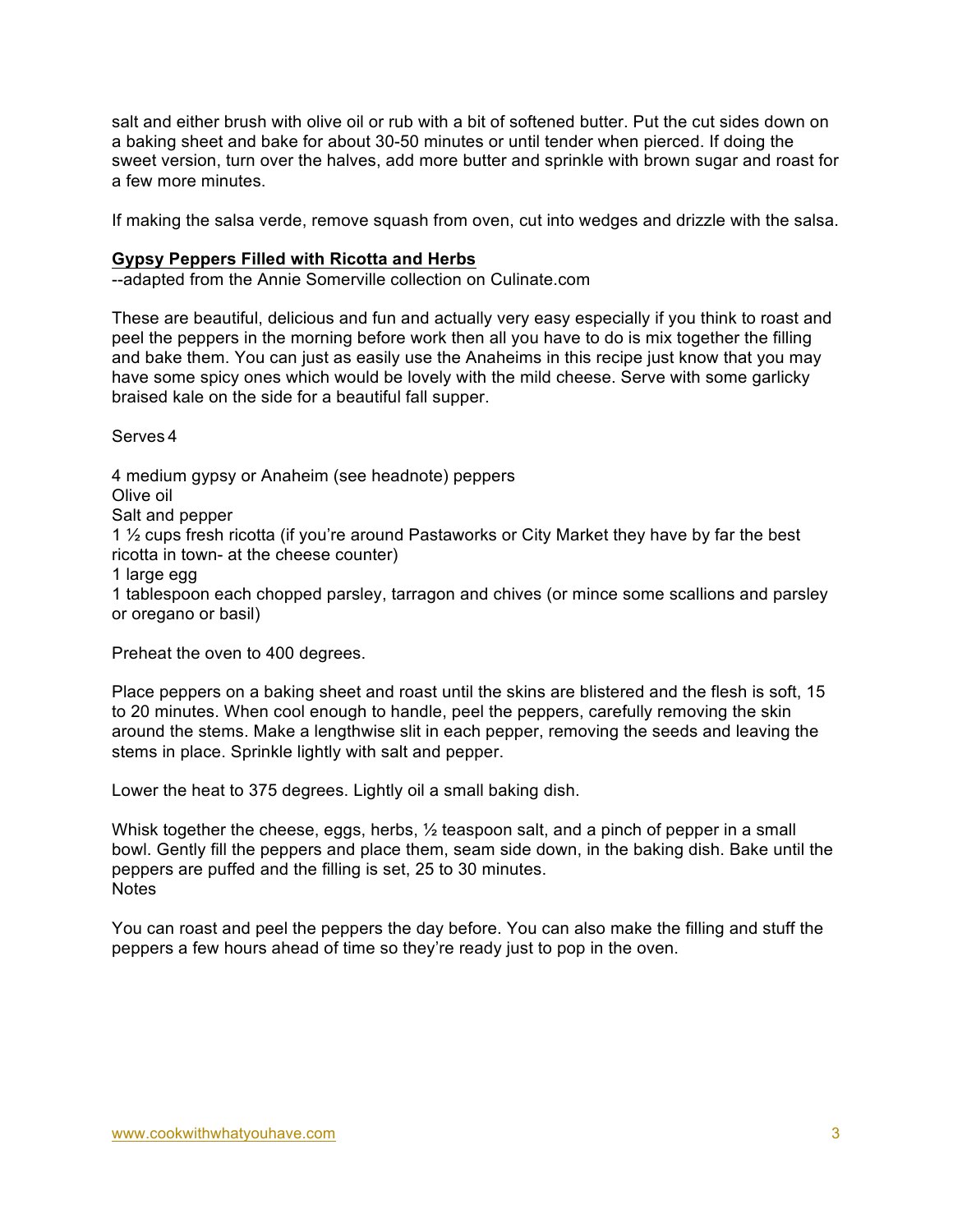### **Potato, Anaheim and Onion Tacos**

You got a version of this in a packet just a few weeks ago but here's a slight variation on this recipe. The potatoes, Anaheims and onions just make for a such a lovely combination.

3-4 Anaheim peppers, broiled until blackened all around (or do this right on your gas stove top burner), cooled in a covered container, then peeled and deseeded  $\frac{1}{4}$  of an onion, chopped 1 clove garlic, chopped 2 tablespoons fresh oregano or 2 teaspoons dried 1 teaspoon ground cumin ½ teaspoon salt Water/stock

Put the above ingredients in a blender and add enough water or stock (chicken or veg) to cover and blend until smooth.

Heat a little olive oil in a skillet. Pour the blended pepper sauce into the hot pan. It will spit and sizzle like crazy. Cook/fry the sauce for 3-4 minutes until very fragrant and reduced a bit. Taste and adjust seasoning.

1 onion, sliced into thin half-rounds 3 medium potatoes, well scrubbed but not peeled 8-10 small white or yellow corn tortillas Olive oil Queso Fresco or feta or cheese of your choice Chopped cilantro

Cook the potatoes, taking care not to overcook. When cool enough to handle, peel and cut into small-ish chunks.

In a clean skillet heat a bit more oil and sauté the onions over medium-high heat until soft and browning, about 10 minutes. Warm the tortillas in foil in the oven until pliable. Fill each tortilla with potatoes and onions some of the sauce and some chopped cilantro and a little cheese.

#### **Crispy Fingerling Potato Coins**

I don't imagine you'll have trouble using up the fingerling potatoes. They are such a rich, firm fleshed potato that needs little more than some oil and course salt to be perfect. Its shape lends itself to cutting into coins (thinner or thicker depending on how crisp you want them).

So, cut as many potatoes as you'd like into  $\frac{1}{4}$  to  $\frac{1}{2}$ -inch coins. Toss them lightly with olive oil and sprinkle with good sea salt. Spread out on a baking sheet and roast in a 400-degree oven, turning once if want them crispier (it's a bit of a pain to do this) until tender and crisp about 20- 35 minutes, depending on size of slices and potatoes.

\*\* You can also roast them whole along-side a chicken or a roast of some kind.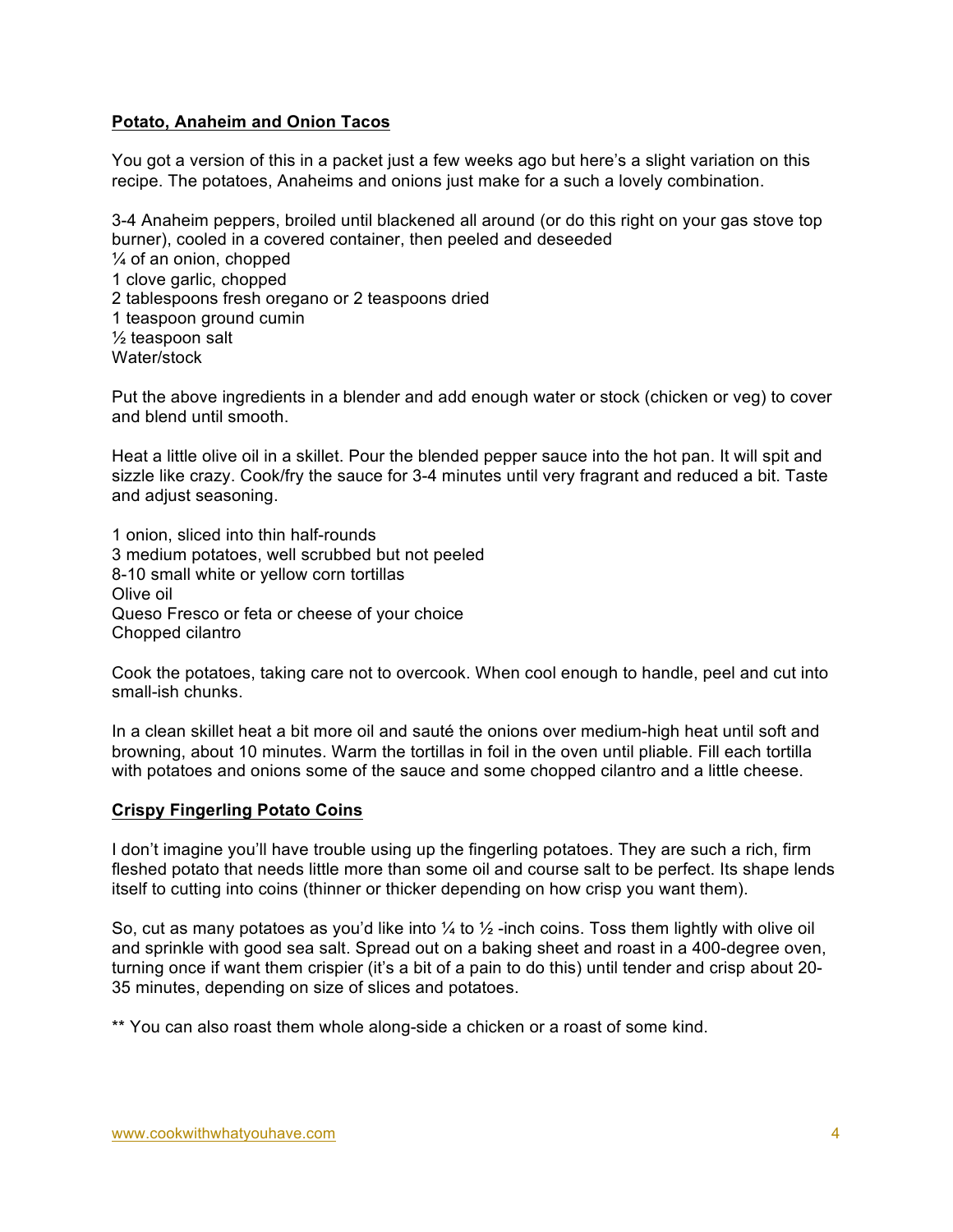### **Creamy Cabbage and Potato Gratin**

This dish involves making a quick white sauce (or béchamel) and it's worth the effort. This is CSA-centric comfort food. It's even better the next day and it's easy to make a lot so you'll likely get 2+ meals out of it. You can use kale instead of cabbage, or a bit of both, in this dish as well. It's more colorful and just as good. And you could add broccoli too if you'd like.

#### For Bechamel:

Melt 4 tablespoons of butter in a medium-sized saucepan over med/low heat. When melted, whisk in 4 tablespoons of flour. Continue cooking the roux for 3-4 minutes, whisking frequently. Meanwhile heat a generous 2  $\frac{1}{2}$  cups of milk, preferably whole but 2% will do if that's what you have. Whisk hot milk into roux and add several pinches of salt, grind in some pepper, add a 1/8 – ¼ teaspoon of red pepper flakes (or omit if you'd like), add 2 teaspoons or so of Dijon mustard and a bay leaf and a grating or two of nutmeg (optional). Stir well and cook over med/low heat for about 10 – 15 minutes until thickened a bit. Add some grated cheese if you'd like at this point.

Note: this sauce can be used in dozens of dishes. You can adjust the seasoning as you like but the above combination of seasonings works for mac and cheese, pasta sauces (to which you could add lots of vegetables and herbs) as a base for a soufflé, for lasagna, etc.

#### For the Gratin:

Scrub 3-5 potatoes (depending on size) and cut into thumb-sized chunks and add to a large pot with lots of water that's been well salted. Bring to a boil. Meanwhile remove the outer leaves of a green cabbage. Cut in half and then in quarters. Remove the heart. Slice the quarters into halfinch strips. If it's a large cabbage you'll only need half of the head.

After the potatoes have been cooking for about 8 minutes –test with a sharp knife –you want some resistance since you're going to add the cabbage to the same pot and cook the cabbage and finish the potatoes at the same time. So, when the potatoes are close to tender add the cabbage to the pot. Cover and bring back to a boil over high heat and cook for another 3-4 minutes until both are tender. Drain well.

Spread the vegetables in a large baking dish. Pour the béchamel over the top and mix in a bit. Sprinkle with toasted breadcrumbs and grated cheese (if you'd like) and bake in at 375 until bubbly and crisp on top (I broil it at the end for a few minutes).

Note: You could add bacon to this dish at the end, as well as sausage or lots of fresh parsley or some thyme or different cheeses. Or you can make the same dish with broccoli and potatoes or with broccoli and pasta. The variations are infinite. And the leftovers are better than the first time around.